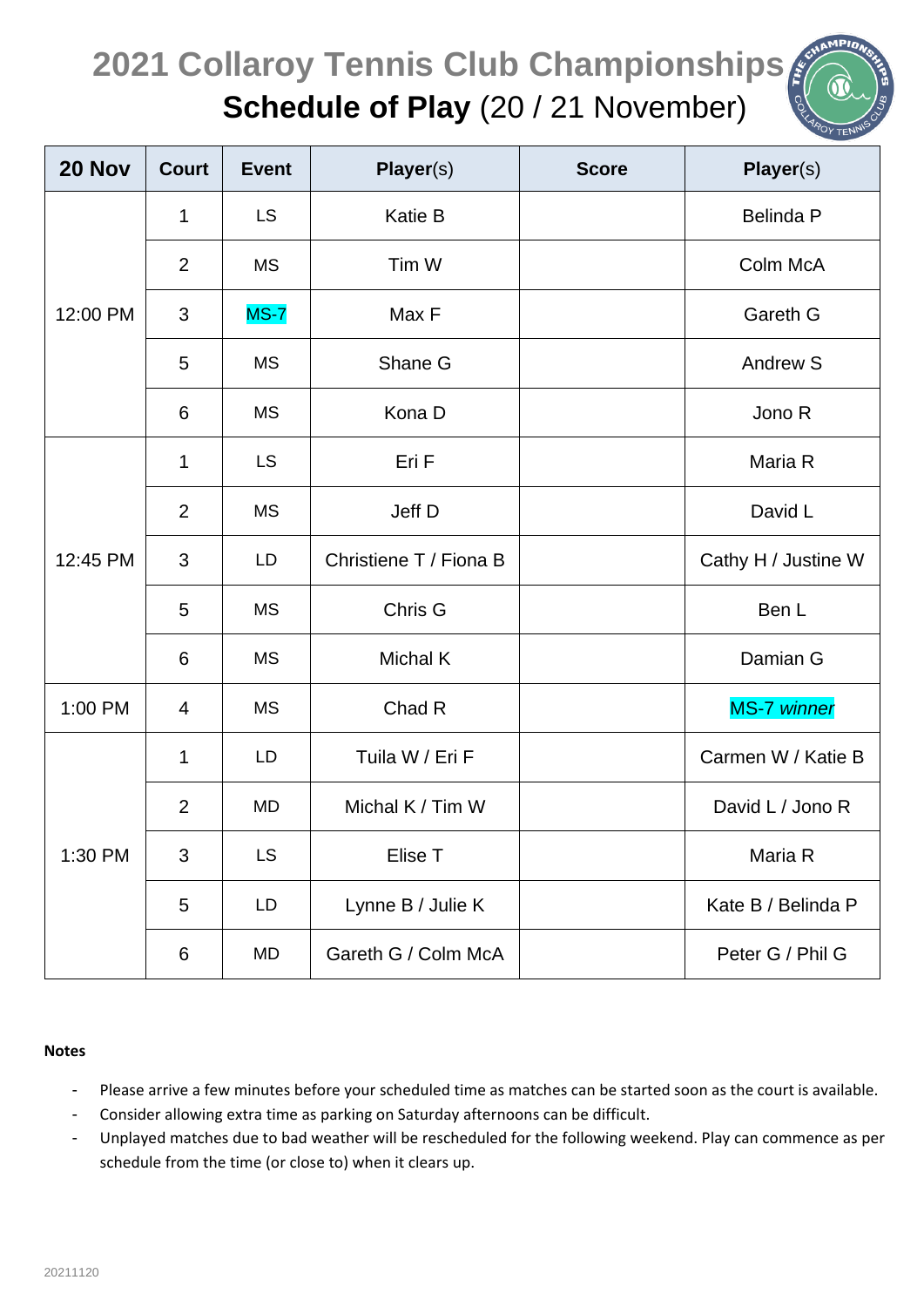| 20 Nov  | <b>Court</b>   | <b>Event</b>                                       | <b>Player(s)</b>     | <b>Score</b> | <b>Player(s)</b>    |  |
|---------|----------------|----------------------------------------------------|----------------------|--------------|---------------------|--|
| 2:10 PM | $\mathbf 1$    | LD                                                 | Kate B / Belinda P   |              | Clair C / Sharon A  |  |
|         | 2              | <b>MD</b>                                          | Michal K / Tim W     |              | Damian G / Rob D    |  |
|         | 3              | <b>LS</b>                                          | Christiene T         |              | Elise T             |  |
|         | 5              | <b>MS</b>                                          | Scott F              |              | Glenn R             |  |
|         | 6              | MD                                                 | Jeff D / Wil J       |              | Ed B / Tony N       |  |
| 2:20 PM | 4              | <b>MD</b>                                          | Ed B / Tony N        |              | Martin F / Max F    |  |
| 2:50 PM | 1              | <b>MD</b>                                          | Brendan J / Hunter E |              | Gareth G / Colm McA |  |
|         | $\overline{2}$ | MD                                                 | Scott F / Jamie T    |              | Gareth J / Mark W   |  |
|         | 5              | MD                                                 | Greg B / Mark P      |              | Peter G / Phil G    |  |
|         | 6              | <b>LS</b>                                          | <b>Christiene T</b>  |              | Eri F               |  |
| 2:50 PM | 3              |                                                    |                      |              |                     |  |
|         | $\overline{4}$ | <b>Social Tennis</b><br>(self-organised / 30 mins) |                      |              |                     |  |
| 3:30 PM | $\overline{1}$ |                                                    |                      |              |                     |  |
| 3:30 PM | 5              | <b>XD</b>                                          | Brendan J / Simone S |              | David L / Sophie S  |  |
|         | 6              | MD                                                 | Gareth J / Mark W    |              | Andrew S / Bill S   |  |
| 4:30 PM | <b>AGM</b>     |                                                    |                      |              |                     |  |